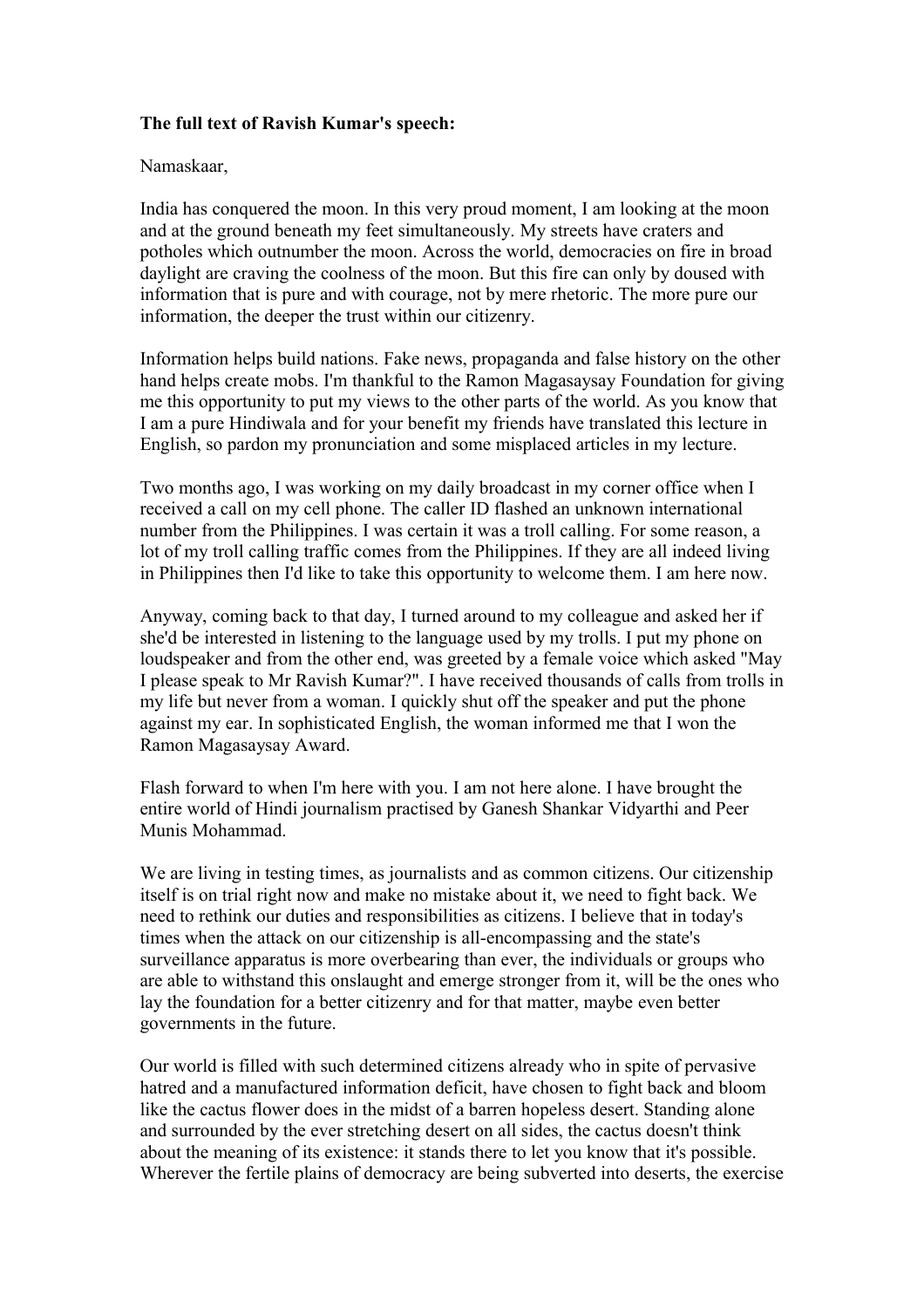of citizenship and the fight for the claim over - and right to - information have become perilous, but not impossible.

Citizenship effectively requires a free flow of verifiable information. The state today has established full control over the media and the corporations. The implication of this control over the media and in turn your information flow is that it limits and narrows the scope of your citizenship. In other words, the media controls diversity of the news stories, and specifies what interpretation of news events are acceptable. The media is now a part of the surveillance state. It isn't the fourth estate anymore, but the first estate.

News channel debates take place within a vocabulary of exclusionary nationalism wherein they seek to replace the collective history and memory of the nation with that of the ruling party's in their viewers' minds. There are only two types of people in this news universe narrative: the anti-nationals and us. It's the classic "us" and "them" technique. They tell us that the problem with Anti-nationals is that they ask questions, disagree, and dissent. Disagreement is the aatma [spirit, soul, or essence] of democracy and citizenship. The democratic aatma is under relentless attack every day. When citizenship is under threat or when its very meaning has been altered, then what happens to the nature of a citizen's journalism? Both are citizens: those who claim to speak as the nation, and the victims of their derision.

There are many countries in the world where this regime, which co-opts the judiciary too, has gained legitimacy amongst people. And yet, when we see what's happening in Hong Kong and in Kashmir, you realise that people are still out there fighting for their citizenship. Do you know why the millions of people fighting for democracy in Hong Kong renounce social media? Because they could no longer trust a language that they know their government speaks better than them. And so they created their own language and communicated protest strategies and tactics in this newfound syntax. This is an innovative vision of the fight for citizenship.

In order to save their rights, the citizens of Hong Kong are creating (parallel/similar) spaces where lakhs of people now talk in a new register. Where they fight in new, innovative ways and gather at and disperse from protest sites in a matter of minutes. Where they have created their own apps and have altered the use of electronic metrocards. They have modified their phones' SIM cards. The citizens of Hong Kong have challenged the government's effort to render citizenship hollow by refashioning objects of control into devices of liberation. The citizens of Hong Kong were willing and able to extricate themselves from the authoritarian network of information. This tells us that the state has not yet defeated citizenship.

Kashmir is another story. An information and communication blackout imposed for several weeks. More than 10 million people cut off from any information trade whatsoever. There was an internet shutdown. Mobiles were rendered useless. Can you imagine a citizen without information? What happens when the media, which is meant to gather, process and relay information, supports the shutdown of all sources of information? In doing so, the media stands against the citizen who is trying to learn about the world around her - not as a matter of curiosity, but for her survival and her family's well-being.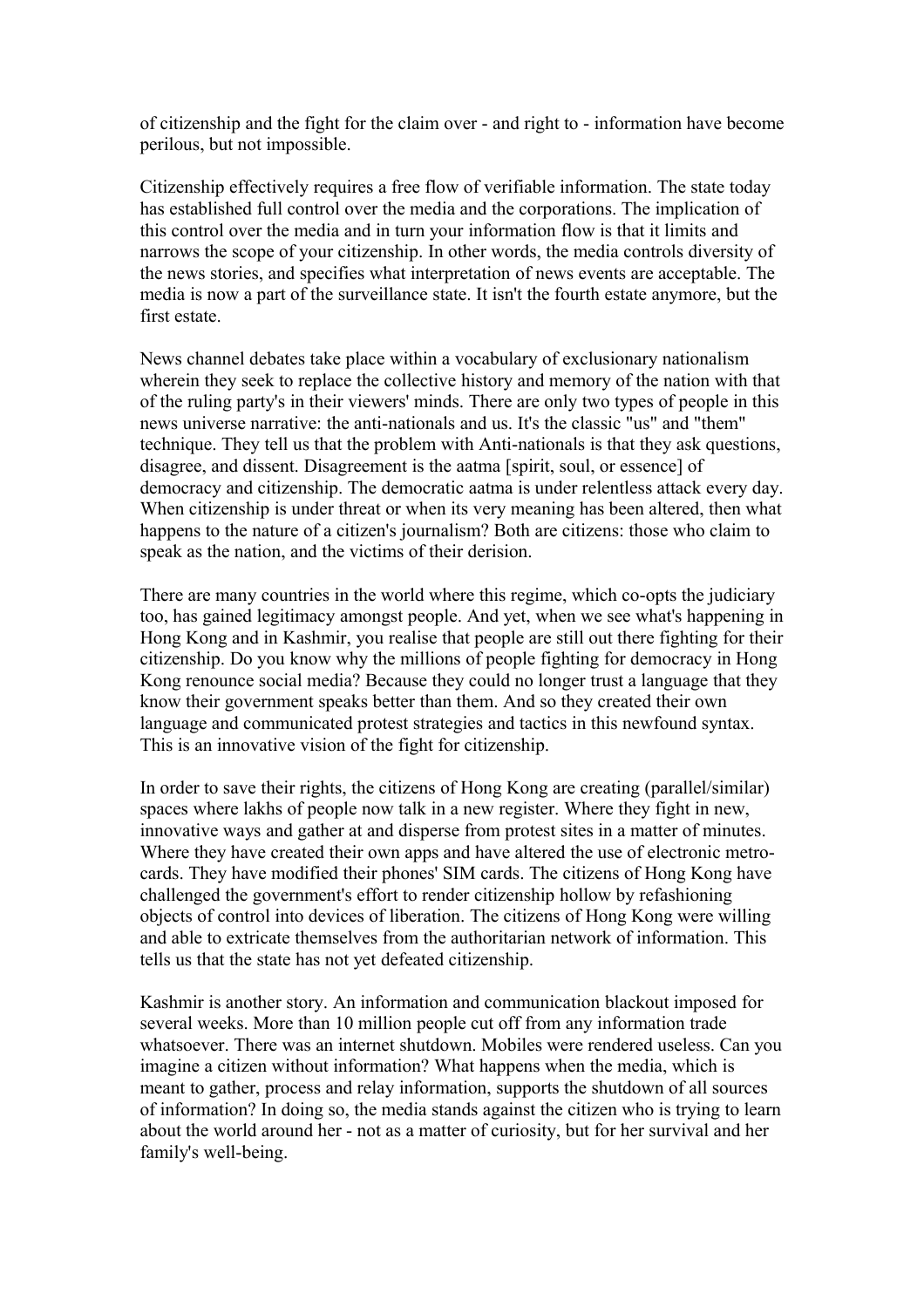It is an unfortunate coincidence that most of India's neighbours are also its neighbours on the press freedom index. India, Pakistan, China, Sri Lanka, Bangladesh, Myanmar - all fall within 50 ranks of each other, right at the bottom of the international press freedom index released by reporters without borders. Freedom can have various manifestations. There is the freedom of saying what one wants. Then there is the freedom of being able to refuse what one does not want to say. There is the freedom of being able to decide the course of one's speech and thought, and here I am referring specifically to the media. Note here that I am talking here about two of the most important nations in the Indian subcontinent.

A few days ago, going through my Twitter feed, I encountered a notification issued by the Pakistani electronic media regulatory authority which gave clear directions to the country's news channels on reporting the situation in Kashmir. Very aptly (and unironically) titled 'Advice', the directions in the notification included suspending all Eid celebrations as a token of mourning, reporting news of Indian atrocities on minorities, telecasting news which was in solidarity with Kashmiris and observing 15th August as a black day.

It was specific to the extent of recommending the use of only black and white colours on TV channel logos on the15th, which happens to be India's Independence Day. One wonders how such directions are to be followed. The visual drama of the television screen relies heavily on its use of colours - bright reds and greens and yellows. I wonder how Pakistani news channels managed to work on the 15th with such a limited colour spectrum, since closer home in India, I cannot imagine Indian TV channels to run their logos and graphics in less than 10 colours and shapes at any given point in the day.

One merely has to look at the kind of headlines which are used on Indian TV channels with respect to Pakistan. Every night, our 8 or 9pm news shows design flashy. apocalyptic headlines, turn every piece of casual news into an insult for Pakistan and keep viewers hooked while they have their dinner under the blaring cacophony of these anchors and their panelists shouting themselves hoarse. Recently, the Press Council of India sent an application to our Supreme Court, supporting the media ban in the Kashmir valley, citing its commitment towards national interest and keeping up "high standards of public taste". The Editor's Guild took cognisance of the matter and issued a letter condemning the Press Council saying the Council was working against journalists.

Naturally, the Press Council backtracked and issued a statement, stating in bold letters that it does not support restrictions on the media. Such incidents are almost amusing in their occurrence, but have graver implications on our freedoms as viewers and citizens. Freedom here has become a farce. When those that are meant to safeguard the reporter's right to report make a mockery of freedom in such an obvious way, not only is our intelligence as viewers insulted, but the very imagination of citizen journalism begins to weaken.

When mainstream journalism can neither support its own rights nor the sheer idea of journalism, citizen journalists and citizen journalism both are under a constant (existential) threat. The threat here is not merely on the practical implications of reportage, viewership or financial sustenance, but also on the atmosphere which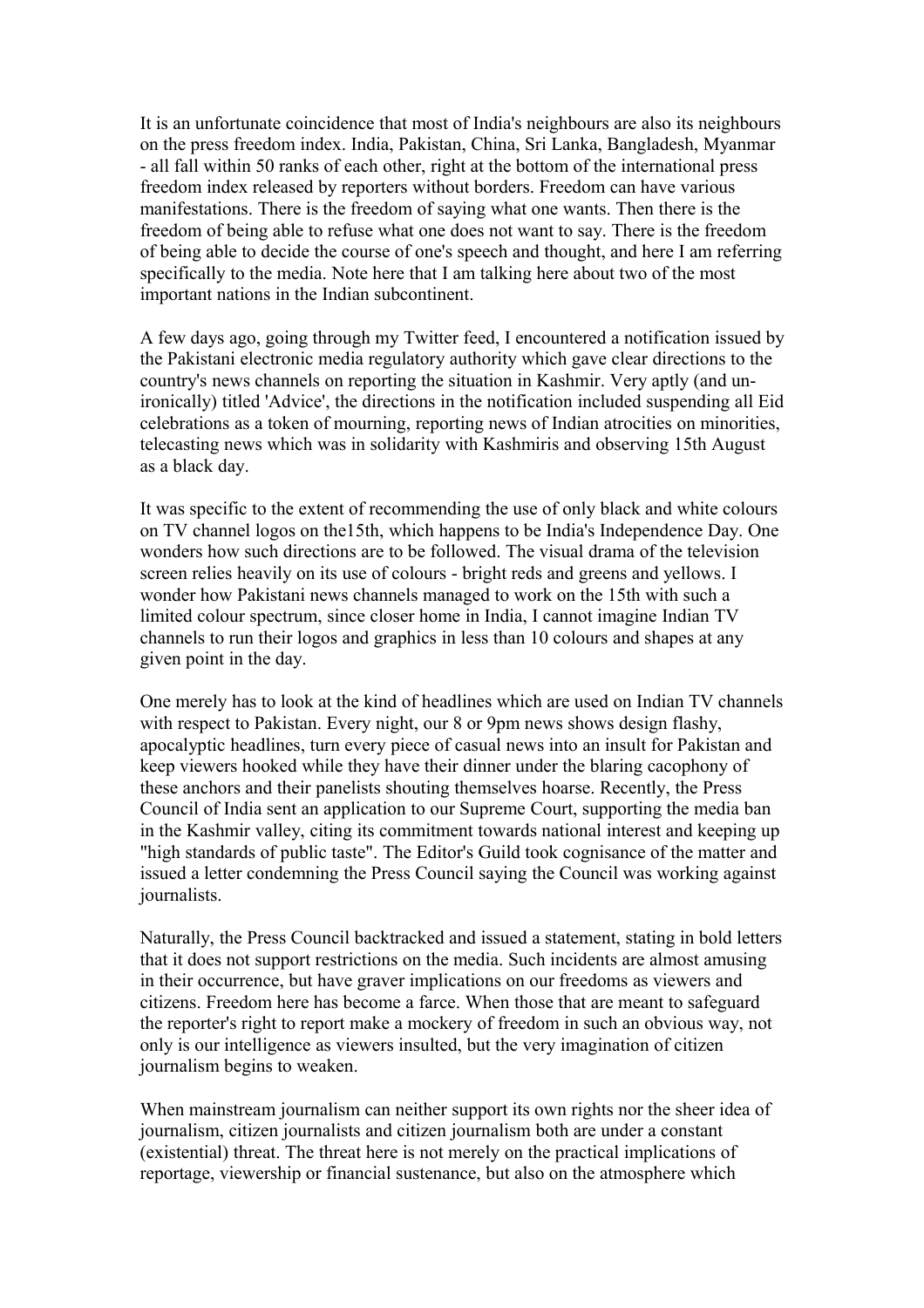should not enable the growth and nurture of such hypocrisy and bankruptcy. Such media - and may I go so far as to claim that its audiences too - cannot stand by pure information and hard facts, be it anywhere in the world. It has moved so far away from its foundational ideals and principles that it was imagined on, that it will, and it already does, fail to see the irony and tragedy in the cases that I have just listed.

This is the same media that promoted "citizen journalism" to reduce operating costs for itself. It outsourced its risk to you. Citizen journalism within mainstream journalism is different from citizen journalism outside mainstream journalism. In the early days of social media when people began asking hard questions online, the old school media houses had turned against social media and critiqued it.

Blogs and websites were blocked inside newsrooms. Even today, several newsrooms do not allow reporters to express their personal opinion. It is another matter however, that when the 24-year old woman 'Riverbend' started documenting the Iraq war and its devastation in the form of everyday blogs and which was later published as the 2005 book Baghdad Burning: Girl Blog from Iraq, prominent media houses from around the world conceded that their reporters could not have done what this unnamed girl had done through social media.

Today if a Kashmiri girl decided to write a blog on the lines of Baghdad burning, our mainstream media would label her as anti-national. The media today is increasingly delegitimising the space of citizen journalism because it is not interested or invested in journalism. Under the garb of journalism, the media is today the comprador of the state.

In my opinion, citizen journalism is the need of the hour when the media and mainstream journalism turn hostile to information. When the struggle for information itself is described as anti-national, and disagreement is decried as treason, 'testing time' is a meek euphemism for where we are today.

When the media turns against the citizen, then it's time for the citizens to take on the role of the media. She has to do so knowing that the chances of success are slim in these times of state brutality and surveillance. The state has increasingly being opaque and blocking information. The mainstream media seeks profit maximisation above everything else and this singular motive compels it to serve as a PR agent of the state. Government advertising forms a huge chunk of revenue for the media today. Citizen journalism, on the other hand, is struggling to survive purely on public support whilst staying outside the web of the government patronage and advertisers.

India's mainstream media is working night and day to convert our citizens into "postilliterates". It has given up on trying to convert superstitious beings into rational thinking beings. Its syllabus is comprised of unthinking nationalism and communalism. The mainstream media has begun to consider the state's narrative as pure information. There are numerous channels on television but the manner and content of news on all these channels is the same. Opposition is a derogatory word for this media.

India is a great nation, and it has magnificent achievements to show for it that are preeminent in the world. However, a majority of its mainstream and television media has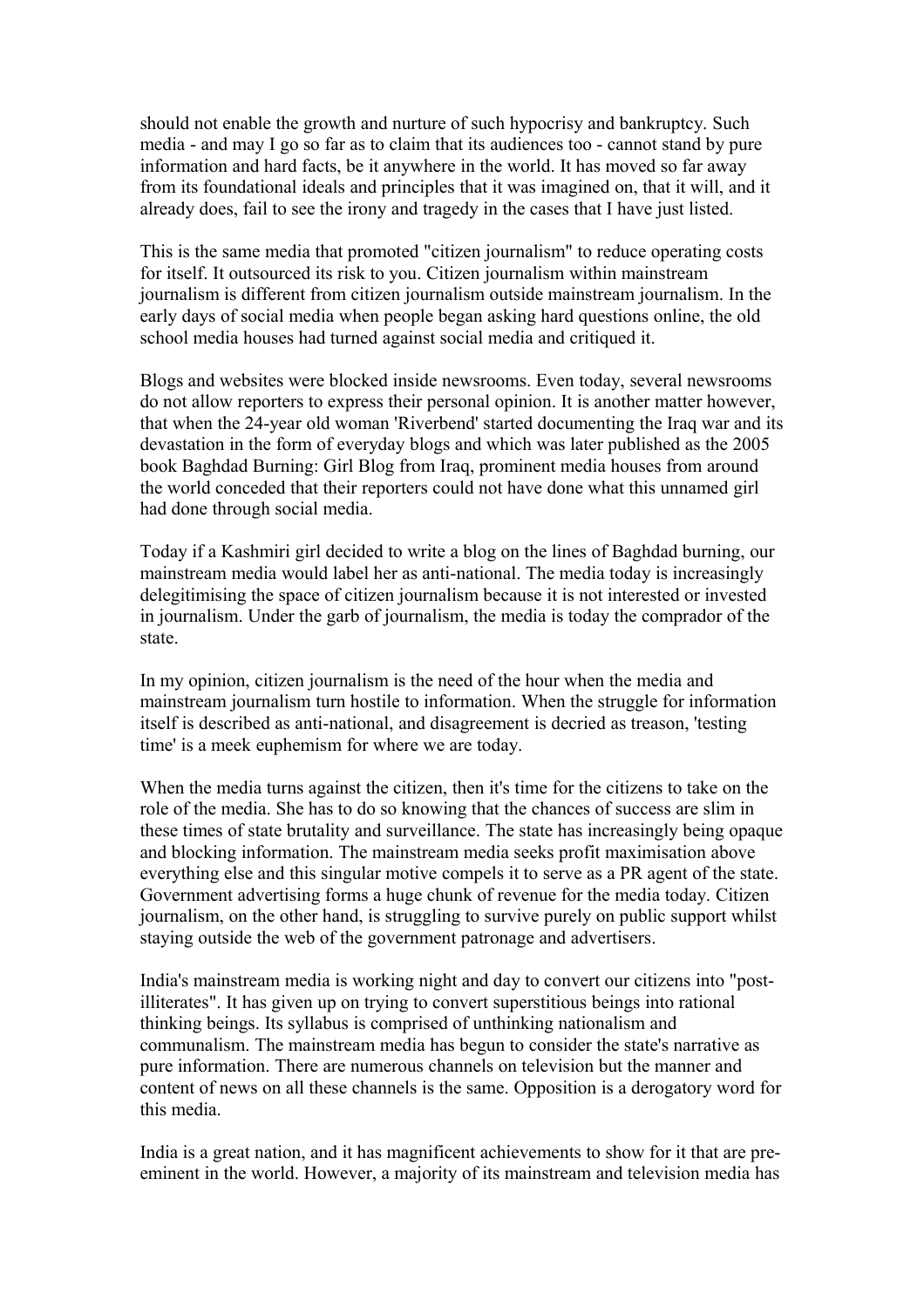gone to the dogs. Indian citizens possess a great passion for democracy, but every night news channels arrive to trample over that passion. While evening in India may arrive with the setting of the sun, it is the reportage from news media that spreads the darkness of night.

Democracy is actually alive and kicking among the people of India. Every day, there are vociferous demonstrations against the government, but the media has a screening process wherein it decides to keep these protests out of their bulletin. There is no reportage of these protests, since for the media they are a futile activity. No democracy can be a democracy without public demonstrations.

As a result, the people involved in these demonstrations have now begun recording videos themselves. In these videos recorded on their phones, they take on the role of journalists themselves, providing a break-down of the scene of action, later sharing the videos on the WhatsApp groups of the participants in the demonstration.

The definition of citizenship trumpeted by the media doesn't allow for the raising of slogans against the state. This is why citizens are attempting to preserve that essential part of themselves by creating videos for their WhatsApp groups. They begin to upload their videos on YouTube. Agitators begin to practice citizen journalism. By uploading their videos on YouTube, agitators have become citizen journalists.

When the state and media unite to control citizens, is it possible for a citizen to be able to act as a journalist? To be a citizen and exercise the associated rights, it requires a system that has to be provided for by the same democracy that the citizen belongs to. If the judiciary, police, and media become hostile towards the citizen, and the part of society that is aligned with [is/indistinguishable from] the state begins excluding them, how much can we expect a defenceless citizen to fight? Yet, the citizen is fighting back. The cactus is coming alive.

Every day I receive about 500-1000 messages on WhatsApp, sometimes more. In every second message, people, alongside their problems, also write about what journalism means to them. Mainstream media may well have forgotten what journalism is, but the people remember how it should be defined. Every time I open my WhatsApp to check for updates on my office group, I never even make it that far.

Instead I get caught up in the messages from thousands of people sharing their news. Trolls publicised my number in an attempt to send abuse my way. The abuse arrived, as did threats. They continue to. But so did the people, bringing with them their stories and news from their regions. Stories and news that, in the understanding of news channels, were finished and irrelevant. When they face trouble themselves the viewers of these mainstream news channels realise what journalism means. The meaning of journalism has not yet been erased from their minds.

When the ruling party boycotted my show, all paths were closed to me. At that time, it was these people who filled my show with their issues. As the mainstream media maintain the illusion of a functioning media among the people by outsourcing even voices against journalism and power in the name of citizen journalism, this group of citizens made me a citizen journalist within mainstream media. This is the future of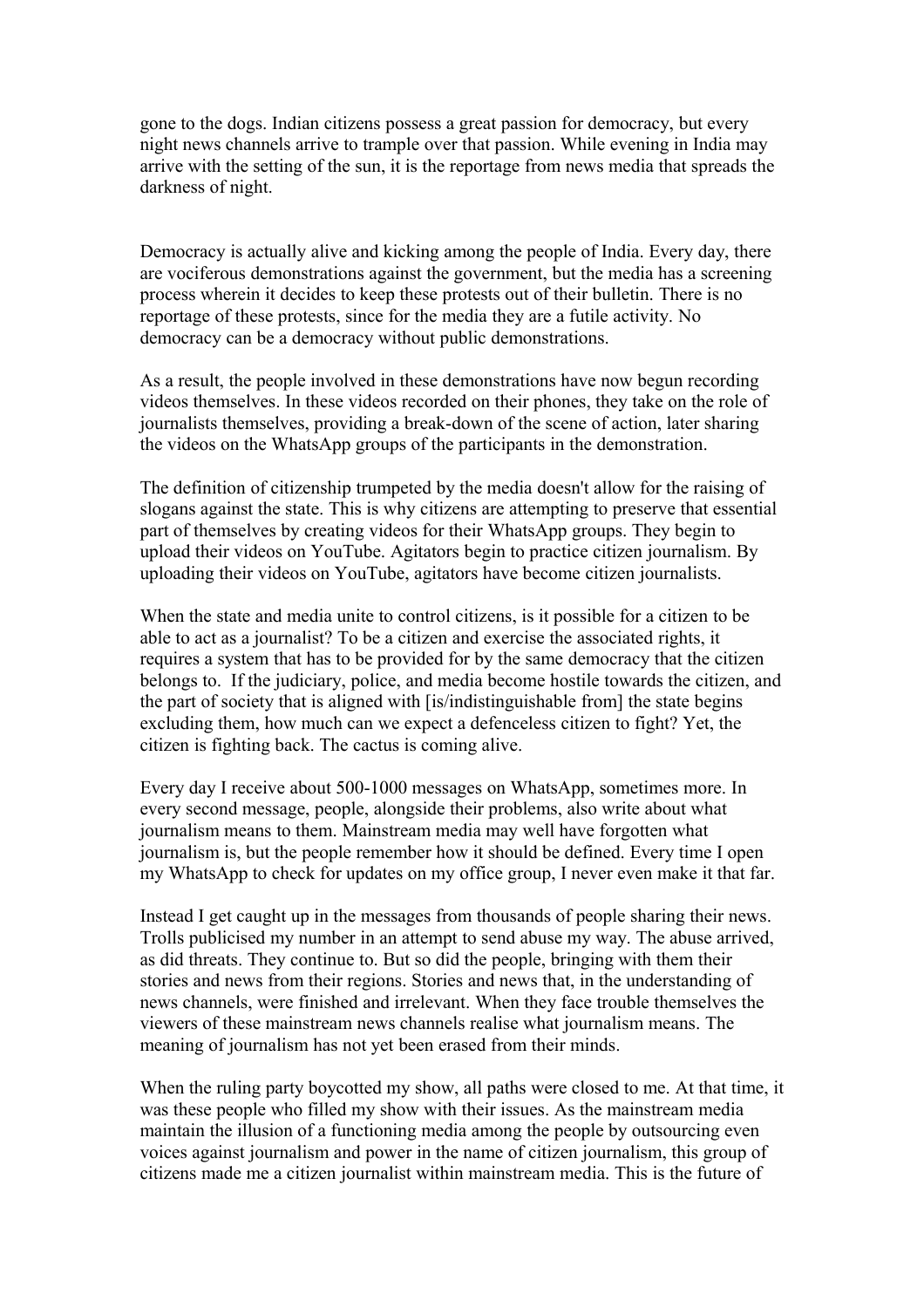the media. Its journalists need to become citizen journalists just so that people can be citizens.

While common people were being erased from news channels and a single political agenda was being shoved down their throats, some people didn't stop trying to break free of this nexus. In the midst of all the abuse and intimidation, the number of messages making demands on the government started rising. I started getting trolled by the issues of the people. "Will you not speak up for us? Are you afraid of the government?" they asked me, incessantly.

I started listening to them. Prime Time's temperament changed. Thousands of young men and women began to message me, telling me how central and state administrations would not conclude examinations for government jobs even 2 or 3 years after they were declared. Job appointment letters would not be sent even after results were published. If I were to ballpark the number of youngsters involved in all these exams, then the number of men and women waiting for their results would come to around one crore/ten million.

The impact of Prime Time's "job series" was soon felt and many pending exam results were published and appointment letters issued. As late as 2018, Bihar, the state that I come from, had not published results of exams conducted in 2014. My WhatsApp number has become a public newsroom. When my secret sources within political parties and the government began to distance themselves from me, the public became my open resource.

Prime Time has become increasingly reliant on people's WhatsApp messages for its composition/creation. This was our subversion of the WhatsApp campaign launched by those in power against me. On the one hand, party "IT cells" spread communal hate and xenophobia by bombarding broadcast lists and groups with millions of messages, and on the other hand real news was travelling to me through the same medium.

My newsroom has shifted from NDTV's newsroom to being among the people. There is still hope for India's democracy because neither have people given up on their expectations from the government, nor have they stopped posing questions to the government. That is the reason why they are looking for an opening in mainstream media.

While the mainstream media parroted the falsehoods that Indian universities were rising in global rankings, students from countless colleges sent me their classroom and staff strengths. Had these students not approached me, how could I have reached out to a college with 10 or 20 teachers and 10,000 students? Journalism is never complete without citizens and citizenship; it is an exercise of the latter in the service of the former. In times when the media was defining the citizen per the state's parameters, citizens began to define me in their terms. The cactus' flowers of hope began to bloom in this democracy.

I still remember the message I received from a girl in Chandigarh. She was watching Prime Time when her father turned off the television. She did not heed her father and went on watching the show. She is a citizen of India's democracy. As long as that girl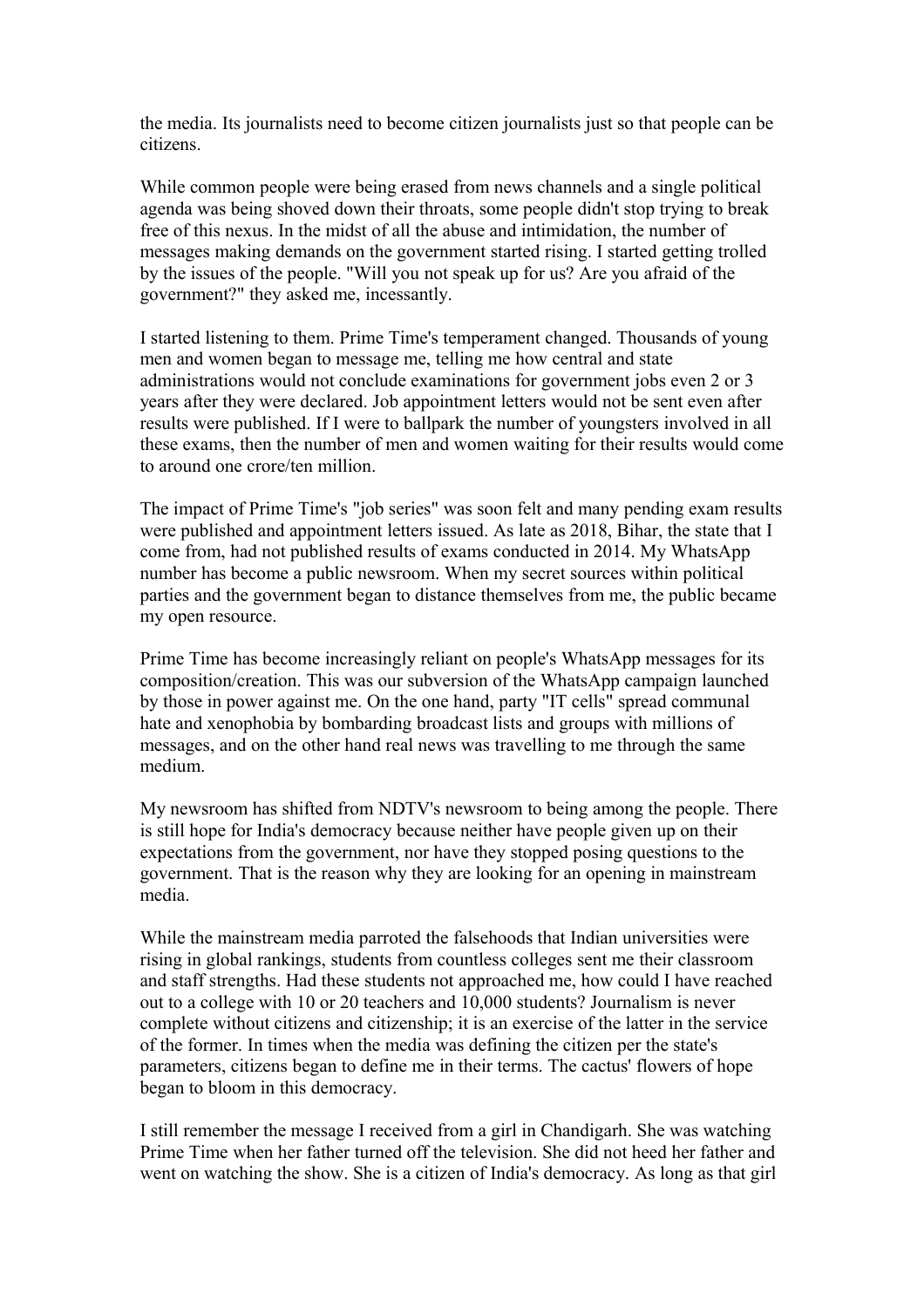is there, democracy will be able to surpass the challenges in front of it. I want to mention here the many people who trolled me and abused me, but then apologised of their own accord.

If I have received lakhs of abuses then I have received thousands of such messages too. I also remember the boy from Maharashtra who was so distraught by the hatred being spouted on a news debate on his shop's television that he left to find solitude elsewhere. When he tried to watch Prime Time at home, his brother and father insisted he turn it off because they said I was anti-national. The mainstream media and the IT cell have run this campaign against me. And they have run it well, for the willing compliance of citizens in restricting the information available to them is a sign of legitimised surrender - abdication.

I say this because in order to be a citizen journalist today, you have to struggle with the state and the citizen who is behaving per the state's desires. The challenge is not merely the state, but in equal and often greater measure those who have acted to supplement its will: the people who take it upon themselves to commit atrocities that they think the state is too constrained to perform.

Media and social media contribute to the process of isolating, silencing, and intimidating citizens by placing them in the midst of mobs, virtual and real. The perception of risk rises - and the experience of fear paralyses. Today's citizens are under immense pressure. The challenge before them is to find out how to fight against this media, which runs its business in their name.

We are at that moment in time when people will have to push against the barricade of the media if they want to reach the government. Otherwise their voice will continue to haunt WhatsApp inboxes. The people will have to first become citizens and then remind the state that its duties also entail the creation and nurturing of an atmosphere of fearlessness where citizenship can flourish.

The government is also responsible for creating an atmosphere where the state can be questioned. You can evaluate a government only when the media is independent and free during its time. After information, the next in line under attack is history, which gives us our strengths and our inspirations. That history is being snatched away from us.

It was the same during the independence movement. Bal Gangadhar Tilak, Mahatma Gandhi, Dr. Ambedkar, Ganesh Shankar Vidyarthi, Pir Muhammad Yunus; the list is endless. They were all citizen journalists. In 1917, during the days of the Champaran satyagraha, Mahatma Gandhi told the press in a letter to not come to Champaran for a few days and to stay away from the area. He then started meeting farmers and listening to their stories. The people of Champaran made a newsroom around Gandhi. They started telling him about their complaints and provided proof. The history of India's independence struggle from then on is there for all to see.

No nation could exist without news. The nation as a community came about because the stories of those we thought our own stoked our imagination. Every nation is different. The curiosity - and concern - for the well-being of others, and especially the weakest among us made our struggle for independence special. It is of utmost